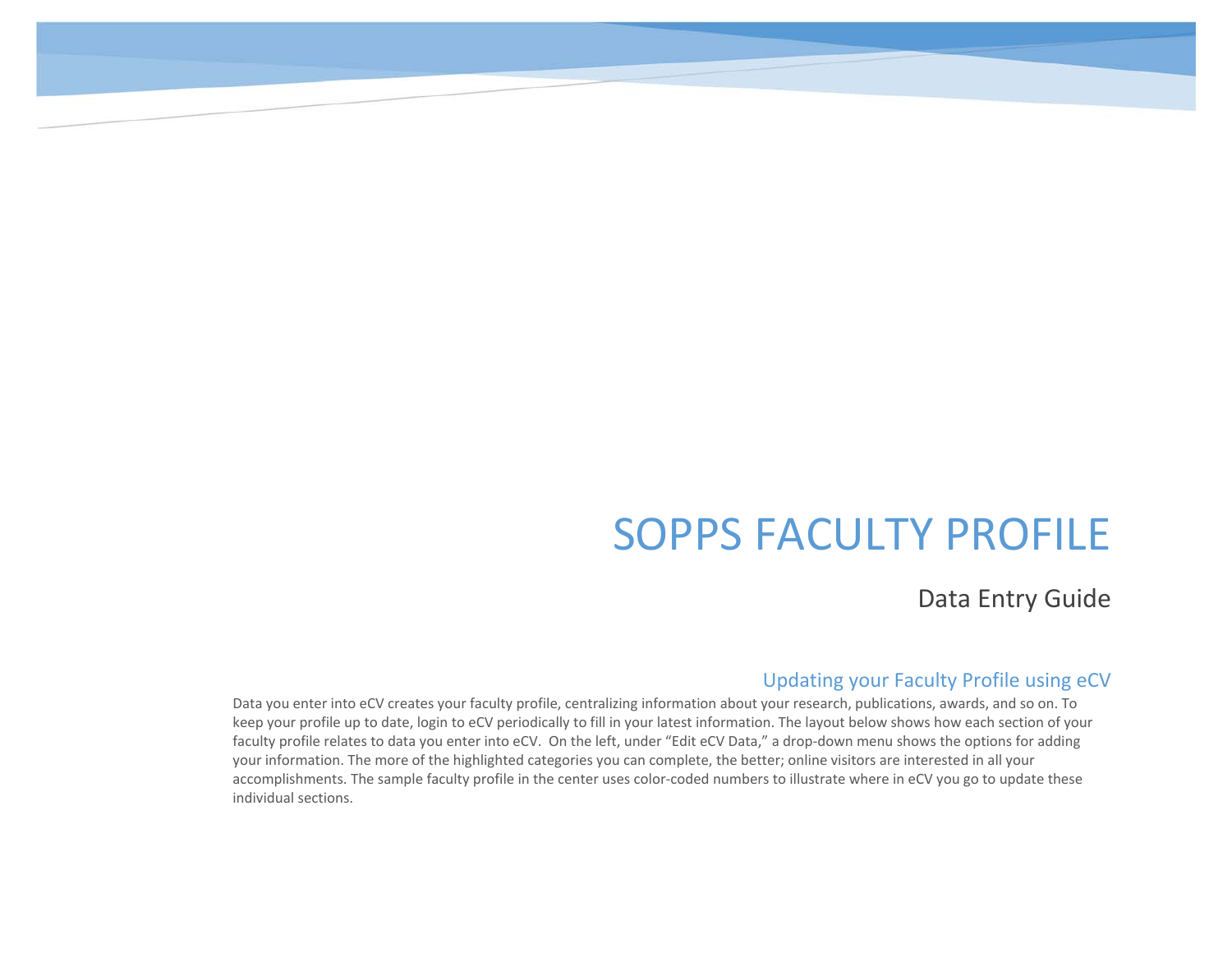# Logging into eCV to update your profile

On the right hand side of your profile under **Contact Information** you will see this image:



Click on the icon and you will be guided to the logon page to edit your faculty profile. Click on the **eCV Faculty Portal link**. If you are logging in for the first time the user name and password is your **UBNAME ONLY.**



Upon your first login please change the password to something you will remember:

| <b>School of Pharmacy</b><br>William J. Jusko | <b>Edit CV Data</b> | <b>Annual Plans</b> | <b>CV Manager</b> | <b>Maintenance</b><br>CV Sections Completed | <b>Help</b> | Log Out   Home             |
|-----------------------------------------------|---------------------|---------------------|-------------------|---------------------------------------------|-------------|----------------------------|
|                                               |                     |                     |                   | Settings                                    |             |                            |
|                                               |                     | WELCOME             |                   | <b>Update Notifications</b>                 |             | <b>Quick Links</b>         |
|                                               |                     |                     |                   | <b>Change Password</b>                      |             |                            |
|                                               |                     |                     |                   | Requests                                    |             | Employment                 |
|                                               |                     |                     |                   | Log Out                                     |             | <b>Research Grants</b>     |
|                                               |                     |                     |                   |                                             |             | Prof. Development          |
|                                               |                     |                     |                   |                                             |             | Publications               |
|                                               |                     |                     |                   |                                             |             | <b>Teaching Activities</b> |
|                                               |                     |                     |                   |                                             |             |                            |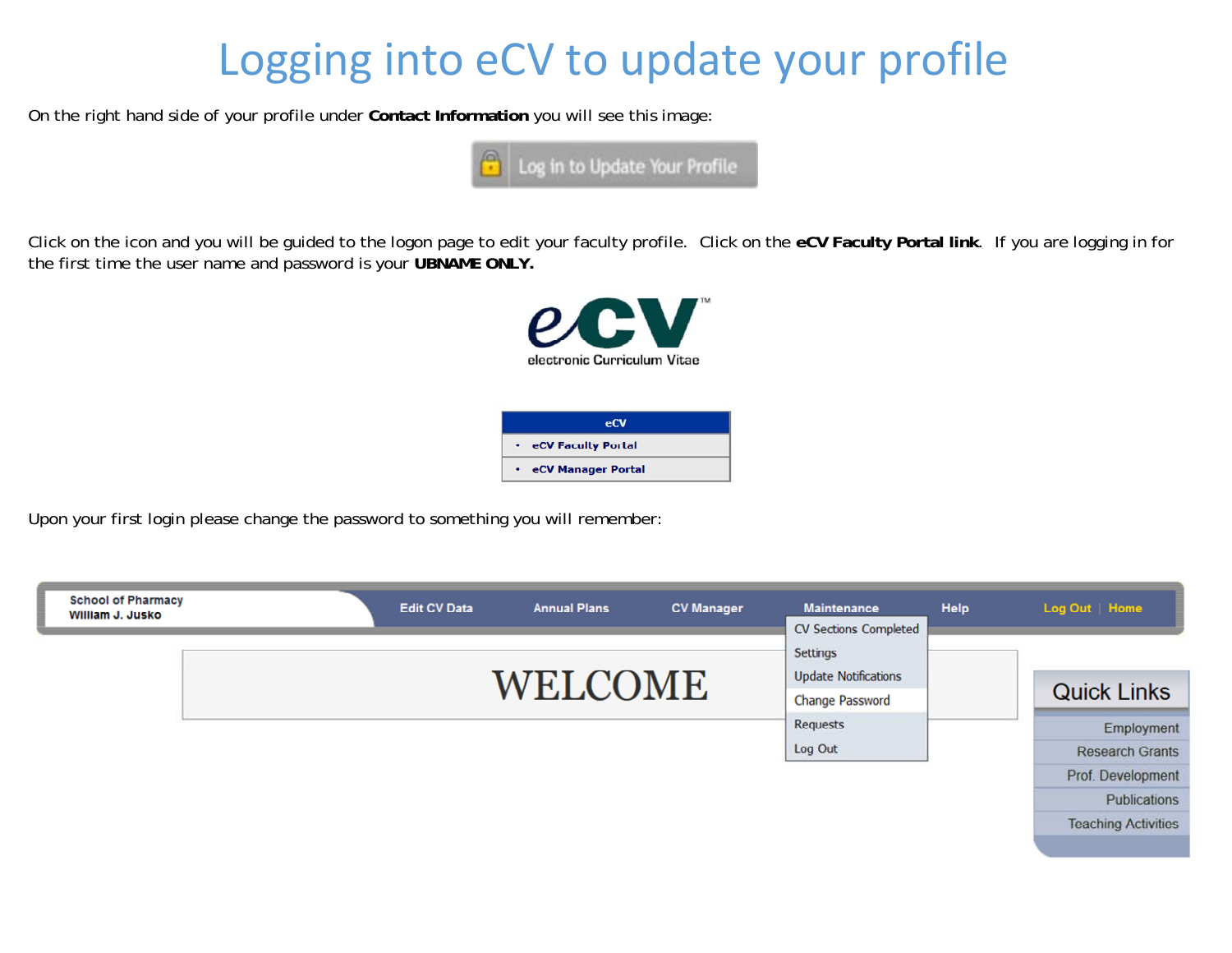| <b>Biographical Data</b>        |  |
|---------------------------------|--|
| Degrees (Education & Trainings) |  |
| Employment                      |  |
| Publications                    |  |
| Advisement                      |  |
| Patents                         |  |
| Presentations                   |  |
| <b>Research Grants</b>          |  |
| <b>Grant Reviews</b>            |  |
| Projects                        |  |
| Expertise                       |  |
| <b>Teaching Activities</b>      |  |
| Service Activities              |  |
| <b>Time Allocation</b>          |  |
| Committees                      |  |
| <b>Honors &amp; Awards</b>      |  |
| Prof. Development               |  |
| Prof. Organizations             |  |
| Other Information               |  |
| Lic. & Certifications           |  |
| Office Locations (additional)   |  |
| <b>Specialties</b>              |  |
| Language Skills                 |  |
| Military Experience             |  |
| Centers and Strengths           |  |

### **First Name, Middle Name, Last Name, Suffix**

# William J. Jusko PhD

Department of Pharmaceutical Sciences

Department Chair, Distinguished Professor

**Current Position (please use state title)**

**Specialty/Research Focus** 

pharmacodynamic; pharmacogenomics; pharmacokinetic; PK/PD

General Specialties + Research Focus

#### Research Publications Activities Overview

#### **Self-Description/Biographical Sketch: Professional Summary:**

Research interests are in theoretical, basic, and clinical aspects of the pharmacokinetics and pharmacodynamics of various immunosuppressive agents including corticosteroids, as well as drugs used to treat diabetes, inflammation, and cancer. With Drs. Richard Almon and Debra DuBois, Dr. Jusko delves into the pharmacogenomics of diverse effects of corticosteroids and has evolved advanced mathematical models

#### **Education and Training:**

#### **Degrees/Training, Discipline,Granting Institution, Year Granted**

- . PhD, State University of New York at Buffalo (1970)
- . BS, State University of New York at Buffalo (1965)
- Secondary Education High School Diploma, Salamanca High School (1960)

#### Employment: **Employment**

- · Director, Clinical Pharmacokinetics Laboratory (1972-1981)
- Visiting Scientist (1978-1979)
- **CARLING CALCULATION**

#### **Awards and Honors: Name of Honor/Award, Year Granted**

- Sheiner-Beal Pharmacometrics Award (2013)
- Advisor: AAPS Graduate Student Award in PPDM Hoi Kei Lon (2012)
- . 2012 Distinguished Investigator Award (2012)
- . ACoP Award, Received the first ACoP Leadership Award at the American Conference on Pharmacometrics

### **Address, City, State, Zip, Phone,Fax, Email**

# **Contact Information**

404 Kapoor Hall Buffalo, NY 14214-8033 Phone: (716) 645-2855 Email: wjjusko@buffalo.edu View map View faculty website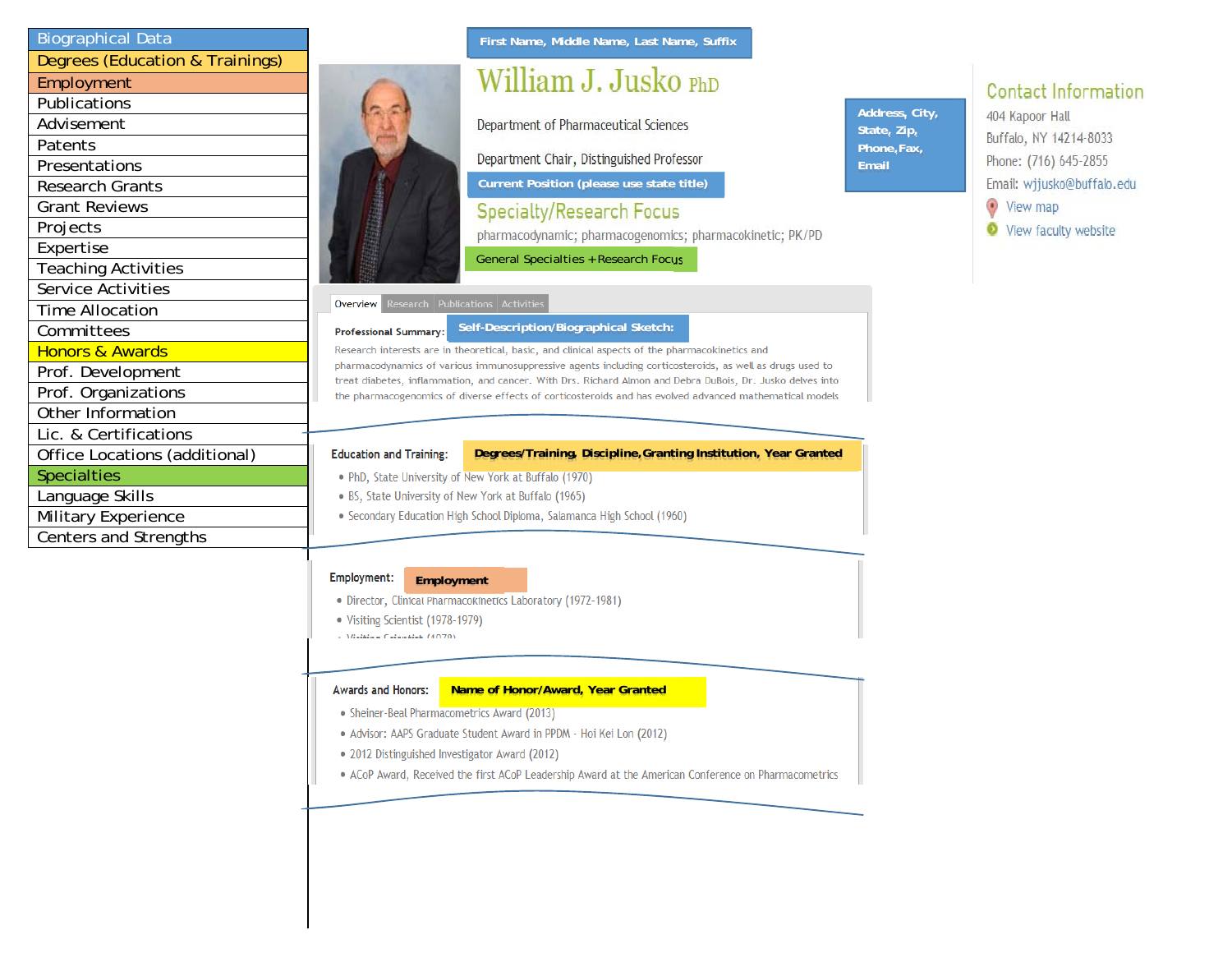| <b>Biographical Data</b>                                                                                             |                                                                                                                         |  |  |  |  |
|----------------------------------------------------------------------------------------------------------------------|-------------------------------------------------------------------------------------------------------------------------|--|--|--|--|
| Degrees (Education & Trainings)                                                                                      | Overview Research Publications Activities                                                                               |  |  |  |  |
| Employment                                                                                                           | <b>Expertise Title, Details</b><br><b>Research Expertise:</b>                                                           |  |  |  |  |
| <b>Publications</b>                                                                                                  |                                                                                                                         |  |  |  |  |
| Advisement                                                                                                           | • : Theoretical, basic, and clinical aspects of the PK/PD of immunosuppressive agents including                         |  |  |  |  |
| <b>Patents</b>                                                                                                       | corticosteroids, sirolimus, and tacrolimus                                                                              |  |  |  |  |
| Presentations                                                                                                        | • : Pharmacogenomics of diverse effects of corticosteroids and the development of models of                             |  |  |  |  |
| <b>Research Grants</b>                                                                                               | receptor/gene-mediated responses                                                                                        |  |  |  |  |
| <b>Grant Reviews</b>                                                                                                 |                                                                                                                         |  |  |  |  |
| Projects                                                                                                             |                                                                                                                         |  |  |  |  |
| Expertise                                                                                                            | <b>Grants and Sponsored Research:</b><br>Begin Date, End Date, Name of Grant, Funding Agency,<br>Contributor List, Cost |  |  |  |  |
| <b>Teaching Activities</b>                                                                                           | • June 2012-August 2013                                                                                                 |  |  |  |  |
| Service Activities                                                                                                   | Pharmacokinetics and Relative Bioavailability of Liquid Formulation of Hydroxyurea in Pediatric                         |  |  |  |  |
| Time Allocation                                                                                                      | Patients with Sickle Cell Anemia                                                                                        |  |  |  |  |
| Committees                                                                                                           | <b>Duke University</b>                                                                                                  |  |  |  |  |
| Honors & Awards                                                                                                      | Role: Principal Investigator                                                                                            |  |  |  |  |
| Prof. Development                                                                                                    | \$19,439                                                                                                                |  |  |  |  |
| Prof. Organizations                                                                                                  |                                                                                                                         |  |  |  |  |
| Other Information                                                                                                    | Short Description, Description, Date (Year)<br>Patents:                                                                 |  |  |  |  |
| Lic. & Certifications                                                                                                | • Novel Method of Treatment (1999)                                                                                      |  |  |  |  |
| Office Locations (additional)                                                                                        |                                                                                                                         |  |  |  |  |
| <b>Specialties</b>                                                                                                   |                                                                                                                         |  |  |  |  |
| Language Skills                                                                                                      | Overview Research <b>Publications</b> Activities                                                                        |  |  |  |  |
| Military Experience                                                                                                  | <b>Publications</b><br><b>Evaluative Studies and Case Reports:</b>                                                      |  |  |  |  |
| Centers and Strengths<br>. Rose JQ, Choi HK, Schentag JJ, Kinkel WR, Jusko WJ. Intoxication caused by interaction of |                                                                                                                         |  |  |  |  |
|                                                                                                                      | chloramphenicol and phenytoin JAMA. 1977; 237(24).                                                                      |  |  |  |  |

#### **Journal Articles:**

· Liu D; Lon H; Wang Y; Dubois DC; Almon RR; Jusko WJ. Pharmacokinetics, pharmacodynamics and toxicities of methotrexate in healthy and collagen-induced arthritic rats. Biopharmaceutics & Drug Disposition. 2013; 34.